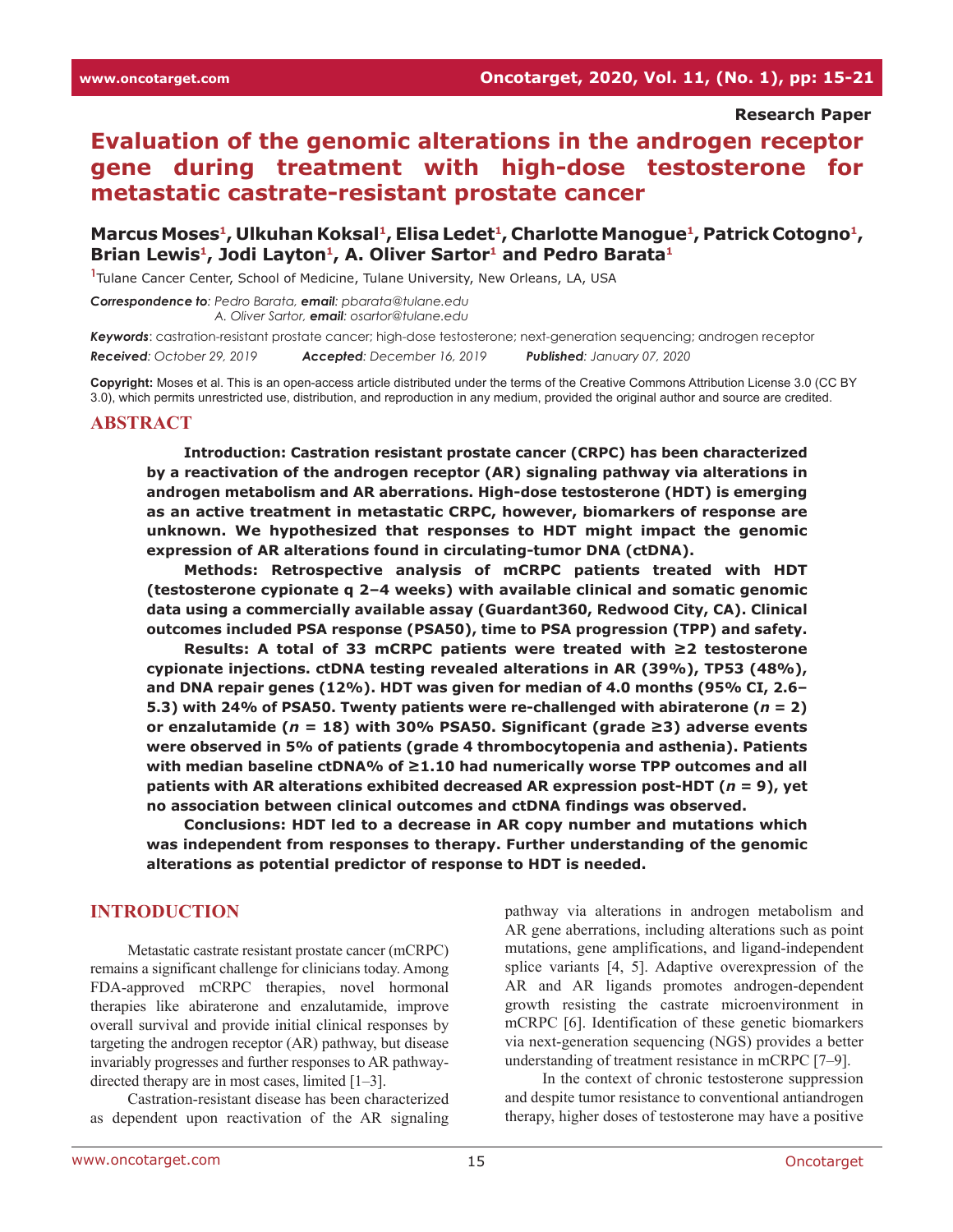therapeutic effect in a subset of mCRPC patients [10, 11]. Several studies have investigated the use of highdose testosterone therapy (HDT) within castrate-resistant prostate cancer, either continuously using transdermal patches/gels or intermittently with intramuscular injections [12–16]. Although continuous and intermittent administration of exogenous testosterone are both viable strategies, more data is available with intermittent injections, coined "bipolar androgen therapy" (BAT) [10]. Ongoing Phase II trials (RESTORE & TRANSFORMER), have demonstrated successful administration of HDT via BAT resulting in clinical responses, low toxicity, improved quality of life, and re-sensitization to enzalutamide; thus justifying HDT as an emerging novel alternative therapeutic approach [16].

While there is preliminary clinical data supporting HDT as a therapeutic option, biomarkers of response are unknown [16]. In this pilot study, we assessed the safety and efficacy of HDT in mCRPC and analyzed the impact of genomic changes in the AR gene in the clinical outcomes of these patients.

## **RESULTS**

#### **Baseline clinical characteristics**

Between May 2016 and April 2019, a total of 33 mCRPC patients, median age of 73 (60–88), 88% Caucasian and a median initial PSA 29.3 ng/mL (0.04– 845), were treated with HDT. The majority (61%) had bone only disease, 36% lymph node, and 3% with visceral metastases. Prior to HDT, patients received a median of 2 (1–10) lines of treatment for CRPC (multiple lines of the same therapy were included), including second generation hormonal therapies (100%), taxanes (33%), immunotherapy (Sipuleucel-T, *n* = 8; Pembrolizumab,  $n = 2$ ) (24%), and radium-223 (24%). Most patients (88%) received abiraterone ( $n = 16$ ), enzalutamide ( $n = 16$ ) 7), or both sequentially  $(n = 6)$  immediately prior to HDT administration for a median 11.2 months (95% CI, 6.4– 15.9). Additional baseline patient clinical characteristics are summarized in Table 1.

#### **HDT and oral antiandrogen therapy re-challenge**

Thirty-three patients received testosterone cypionate injections q 2–4 weeks (w) (2w,  $n = 6$ ; 3w,  $n = 13$ ; 4w,  $n = 13$ = 14). At time of last data collection time point (May 7th, 2019), eight patients were still receiving HDT. After HDT initiation, serum testosterone levels rose from castrate levels to median nadir testosterone concentrations of 309 ng/dL (109–1134), 383 ng/dL (60–757), and 280 ng/dL (74–296) for HDT administrations of 2w, 3w, and 4w, respectively.

With median follow-up time of 5.9 months (1.8– 27.6), HDT was administered for median of  $5(2-15)$ cycles and for median treatment duration of 4.0 months  $(95\% \text{ CI}, 2.6-5.3)$ . Almost one fourth  $(24\%)$  of patients achieved PSA50 and 48% of patients achieved PSA30 (Figure 1). Median duration of response for PSA50 responders was 2.3 months (95% CI, 1.7–2.8). Eight patients (24%) had an initial PSA rise with subsequent decline past their baseline PSA. Median time to PSA response (PSA50) was 0.9 months (95% CI, 0.3–1.4). Over three quarters of patients (79%, 26/33) achieved confirmed PSA progression leading to median TPP of 2.8 months (95% CI, 2.1–3.4). Patients with elevated baseline LDH levels ( $\geq$ 240 units/L) ( $p = 0.038$ ) were associated with worse treatment outcomes.

After HDT discontinuation, twenty patients were re-challenged with abiraterone  $(n = 2)$  or enzalutamide  $(n = 18)$  with 30% (6/20) PSA50 responses and median duration of response of 1.2 months  $(0.7–3.7)$ . Five patients received enzalutamide before and after HDT with 40% (2/5) achieving PSA50. Thirteen patients received abiraterone prior to HDT and subsequent enzalutamide following HDT discontinuation. Seven patients were still undergoing HDT at time of last data collection with 31% (4/13) PSA50 responses so far. Two patients received abiraterone before and after HDT with no PSA responses observed.

Overall, HDT administration was safe and tolerated well with few reports of new or worsening symptoms. Adverse events (AEs) of any cause or grade were reported in less than a third (30%, 10/33) of the cases and included insomnia  $(n = 1)$ , acute pain  $(n = 3)$ , rash  $(n = 1)$ , urinary obstruction  $(n = 1)$ , acne  $(n = 1)$ , asthenia  $(n = 1)$ , thrombocytopenia  $(n = 1)$ , and gynecomastia  $(n = 1)$ . Two grade 4 AEs involving asthenia and thrombocytopenia were observed during treatment with HDT and possibly related to HDT. No dose-limiting toxicities or treatmentrelated deaths were observed.

#### **Genomic findings**

All patients received baseline ctDNA testing, with median time from testing to HDT initiation of 0.4 months (95% CI, 0.0–0.9). ctDNA testing revealed AR alterations in 39% of patients (amp,  $n = 7$ ; mut,  $n = 5$ ; both,  $n = 1$ ); 48% TP53, and 12% DNA repair (ATM *n* = 1; BRCA2  $n = 2$ ; BRCA1  $n = 1$ ). Seven patients were positive for germline alterations (BRCA2  $n = 2$ ; BRCA1  $n = 1$ ; ATM *n* = 1; HOXB13 *n* = 1; PMS2 *n* = 1; MUTYH *n* = 2) with one patient having both BRCA2 and MUTYH.

No significant association was detected between baseline AR, TP53 and, DNA repair alterations with PSA response and TPP after HDT. With median baseline ctDNA% of 1.10 (0–80.9), patients were categorized above and below the median. Although no statistically significant difference was observed, patients above the median had numerically worse TPP outcomes  $(p = 0.435)$  $(ctDNA\% \leq 1.10, 4.2$  months (95% CI, 0.9–7.4); ctDNA% >1.10, 2.6 months (95% CI, 1.6–3.5).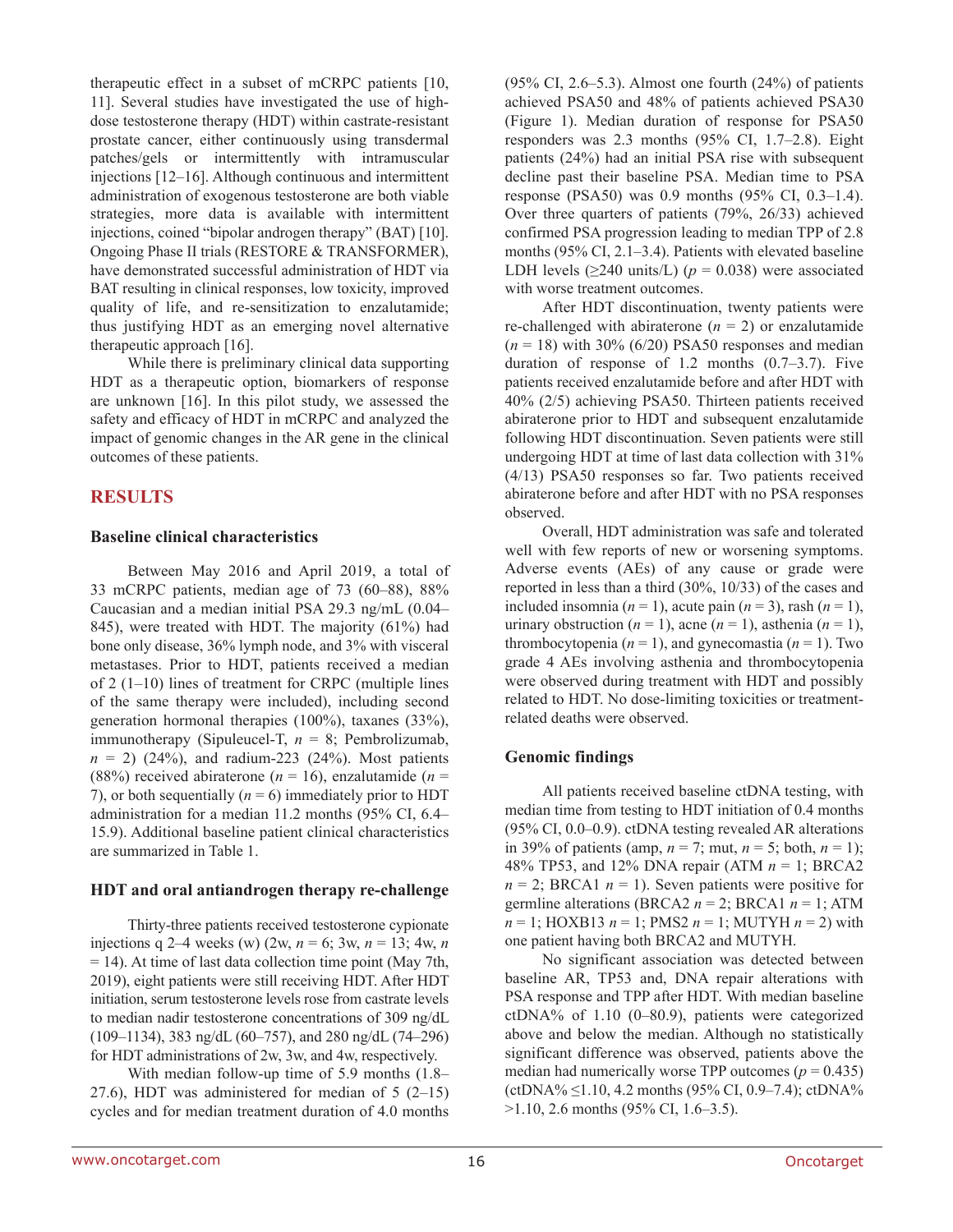| (abit 1. Dastinit that acteristics prior to ingli-dost restosici one patients $(n - 39)$<br>Race | $n\left(\frac{0}{0}\right)$ |  |  |
|--------------------------------------------------------------------------------------------------|-----------------------------|--|--|
| Caucasian                                                                                        | 29 (88)                     |  |  |
| African-American                                                                                 | 3(9)                        |  |  |
| Other                                                                                            | 1(3)                        |  |  |
| <b>Median Age</b>                                                                                | $n$ (range)                 |  |  |
| Treatment                                                                                        | $73(60 - 88)$               |  |  |
| <b>ECOG PS</b>                                                                                   | $n\ (\%)$                   |  |  |
| $0 - 1$                                                                                          | 24(73)                      |  |  |
| $\overline{2}$                                                                                   | 1(3)                        |  |  |
| Unknown                                                                                          | 8(24)                       |  |  |
| <b>Gleason Score</b>                                                                             | $n\ (\%)$                   |  |  |
| $6 - 7$                                                                                          | 16(48)                      |  |  |
| $8 - 10$                                                                                         | 15(46)                      |  |  |
| Unknown                                                                                          | 2(6)                        |  |  |
| <b>Metastatic Disease</b>                                                                        | $n\ (\%)$                   |  |  |
| Bone Only                                                                                        | 20(61)                      |  |  |
| Lymph Node                                                                                       | 12(36)                      |  |  |
| Soft Tissue                                                                                      | 1(3)                        |  |  |
| <b>Lab Values</b>                                                                                | $n$ (range)                 |  |  |
| <b>PSA</b>                                                                                       | 29.3 (0.04-845)             |  |  |
| Hemoglobin                                                                                       | $12(8.3 - 14.7)$            |  |  |
| <b>ALP</b>                                                                                       | 99 (37-541)                 |  |  |
| <b>LDH</b>                                                                                       | $196(91 - 871)$             |  |  |
| <b>Baseline Nadir Testosterone</b>                                                               | 272 (60-1374)               |  |  |
| <b>Previous CRPC Therapies</b>                                                                   |                             |  |  |
| Median                                                                                           | $2(1-10)$                   |  |  |
| Abiraterone                                                                                      | 25(76)                      |  |  |
| Enzalutamide                                                                                     | 21(64)                      |  |  |
| Radium-223                                                                                       | 8(24)                       |  |  |
| Taxanes                                                                                          | 11(33)                      |  |  |
| Immunotherapy                                                                                    | 8(24)                       |  |  |
| <b>Oral Antiandrogen Treatment Prior to HDT</b>                                                  | $n\ (\%)$                   |  |  |
| Abiraterone                                                                                      | 16(48)                      |  |  |
| Enzalutamide                                                                                     | 7(21)                       |  |  |
| Sequential Abi and Enza                                                                          | 6(18)                       |  |  |

With three patients still on HDT at time of last data collection, all patients with baseline AR alterations with repeated ctDNA data (69%, 9/13), achieved decreased expression of those AR alterations (Table 2). AR mutations receiving alteration knockdown were W742C, T878A, L702H, M896V, and V716M. PSA responses for this subset of patients were as follows PSA50 ( $n =$ 2), PSA30 ( $n = 3$ ), and non-responders ( $n = 4$ ). Only one patient receiving a repeated ctDNA assay reported a new detection of an AR alteration (AR W742L).

DNA repair alterations, somatic and germline, were detected in 12% of patients (germline-only,  $n =$ 1; germline and somatic,  $n = 3$ ). Somatic DNA repair alterations detected, included BRCA2 (C2363fs; W2970\*; L2357fs), BRCA1 (M1?), and ATM (R3008C). Germline DNA repair alterations included BRCA2 (V1486Nfs; L2357Vfs), BRCA1 (Initiator Codon), and ATM (L762Vfs). One patient with DNA repair alterations achieved PSA50 while two achieved PSA30 responses. The BRCA1 germline and somatic patient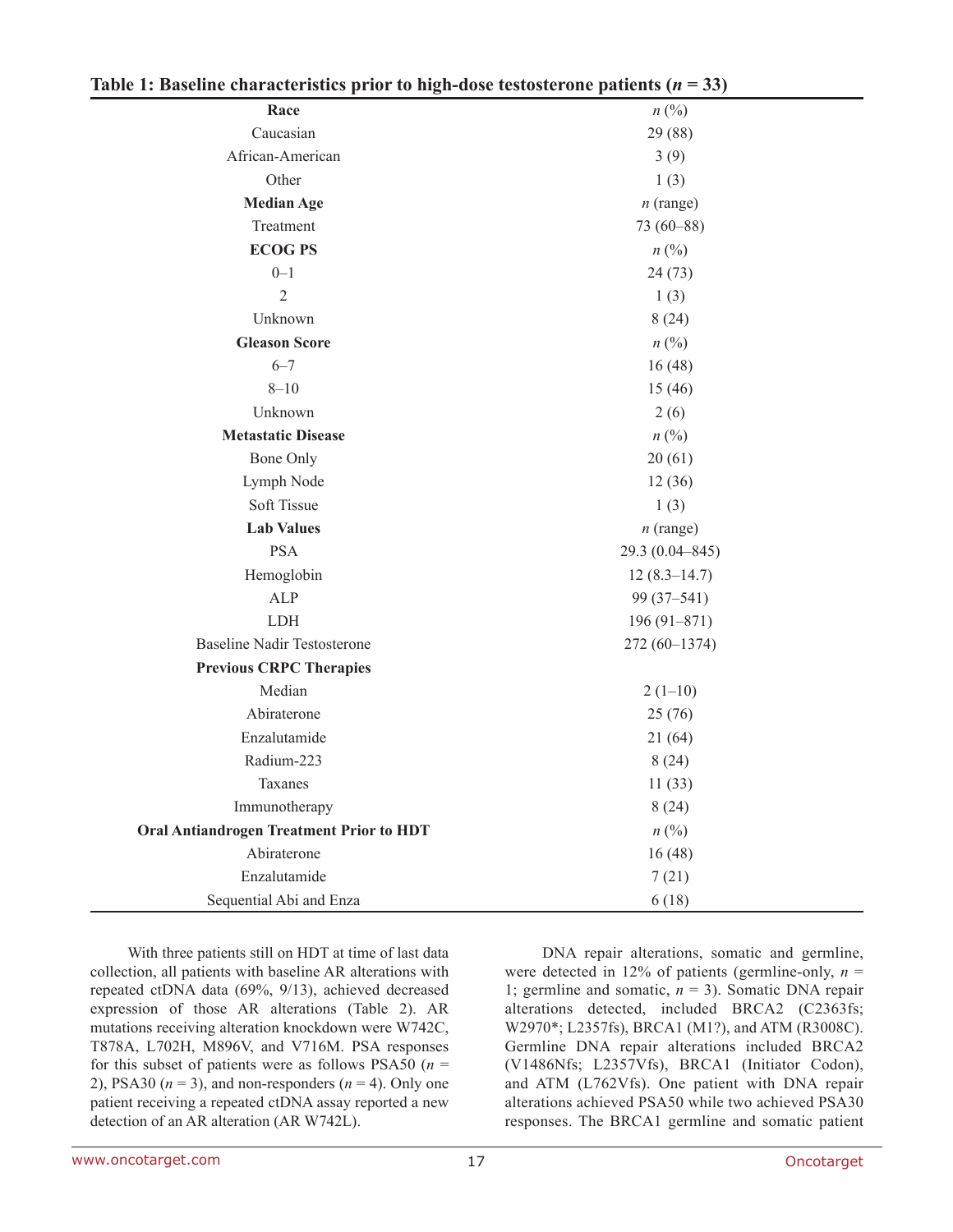achieved PSA50 after one cycle of HDT. One patient with germline HOXB13 (G84E) had an ongoing PSA50 response after five cycles of HDT and four months of therapy.

## **DISCUSSION**

The adaptive upregulation of AR within mCRPC is an important component of disease progression and resistance to effective androgen deprivation therapy and antiandrogens [5]. To our knowledge, this was one of the first clinical studies to suggest that HDT has the ability to alter AR adaptation potentially creating additional opportunities for further AR-signaling inhibition. In this study, HDT was safe and active in a subset of mCRPC patients and despite small numbers, those with DNA repair genes might yield higher responses.

In general, biochemical responses were observed in approximately one third of the patients with time to PSA progression slightly under three months, which was very similar to findings reported in the ongoing RESTORE trial which reported 30% PSA50 and median TPP of over 3 months in patients treated with BAT in their enzalutamide re-challenge cohort [16]. Whether PSA50 represent true disease response to re-challenge strategy or just a return to pre-HDT baseline levels is not completely clear.

Decreased AR expression experienced in all patients with baseline AR alterations was very interesting, but somewhat expected due to the elimination of the androgendeprived state. Whether the low re-detection rate of the same AR alteration is a consequence of the lower burden of ctDNA in the blood post-treatment rather than an actual change in the AR status of the tumor, is unknown. Additionally, the impact of confounding factors such as glucocorticoid receptor upregulation in the mCRPC state should be considered. But it is at least plausible that HDT might have the potential to manipulate the adaptive nature of AR and a potential re-sensitization to further ARsignaling inhibition after HDT. To our knowledge, this has not been studied before in the clinical setting and requires further validation.

As suggested in previous studies, patients challenged to abiraterone post-HDT received limited success while responses to enzalutamide post-HDT were higher [16]. Whether enzalutamide's inhibitory activity on the AR is a more adequate approach post-HDT than abiraterone is unknown. Interestingly, D4A, an abiraterone metabolite, has a comparable AR affinity to that of enzalutamide [17]. AR-V7 examination was not included in this study, but investigation into HDT's effect on AR-V7 mutant patients should be of interest. Further investigation is required to assess the optimal sequence of oral antiandrogen administration before and after HDT.

Although no significant associations between baseline ctDNA and TPP were detected, the serologic responses observed in DNA repair patients was intriguing.



**Figure 1: PSA waterfall plot of best PSA response in patients treated with HDT.**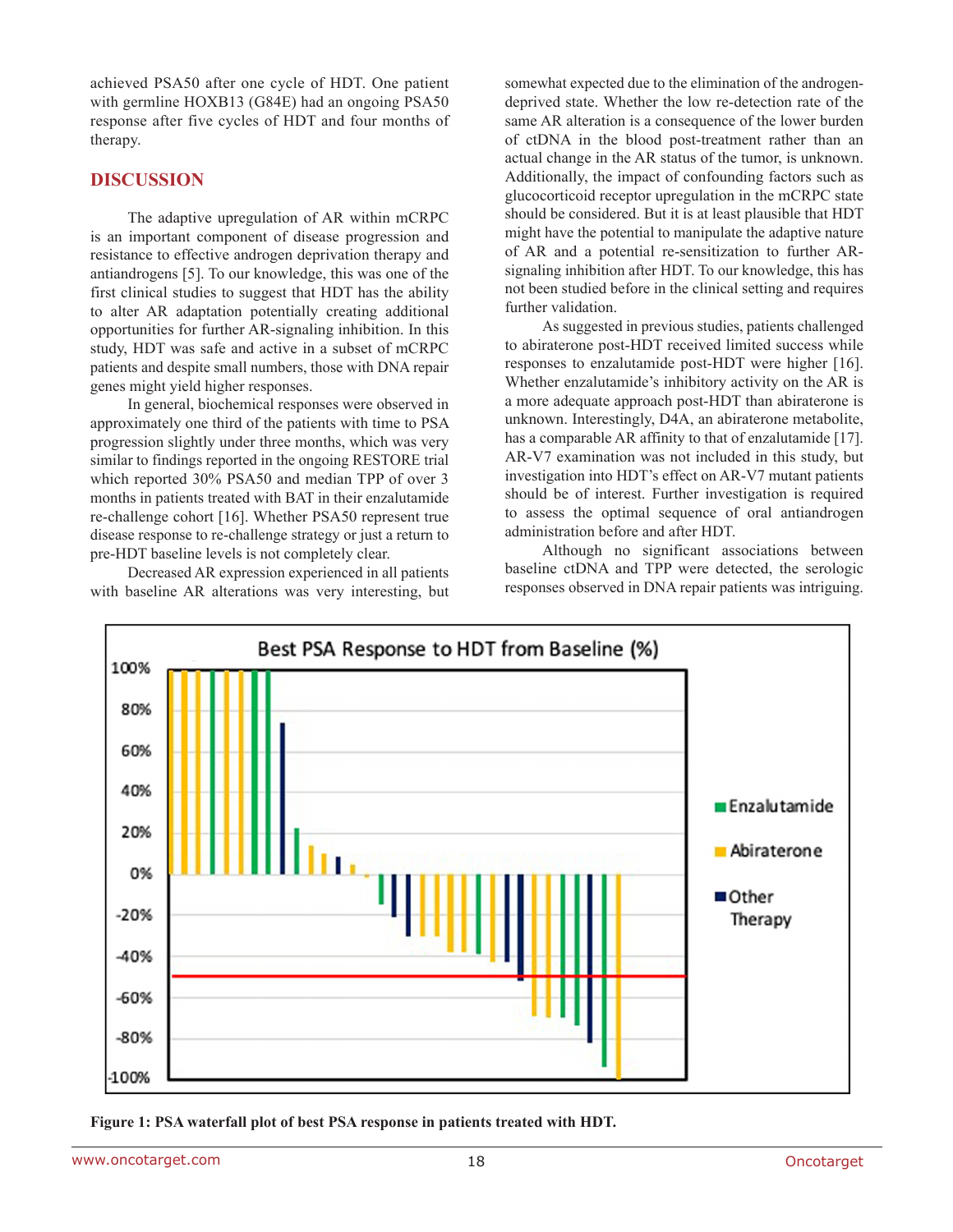| <b>Patient</b> | <b>AR Alteration</b> | ctDNA%/PCN<br>Pre-HDT | <b>HDT</b><br>Responder | ctDNA%/PCN<br>Post-HDT | Abi or Enza<br>Post-HDT | <b>PSA50</b><br>Responder |  |
|----------------|----------------------|-----------------------|-------------------------|------------------------|-------------------------|---------------------------|--|
|                | Amplification        | 3.9                   | N                       | ND                     | Enza                    | Y                         |  |
| 2              | AR (W742C)           | 1.30%                 | PSA50                   | ND                     | Abi                     | N/A                       |  |
| 3              | Amplification        | 1.6                   | PSA <sub>30</sub>       | ND                     | Abi                     | N                         |  |
| $\overline{4}$ | Amplification        | 1.5                   | PSA50                   | ND                     | Abi                     | N/A                       |  |
| 5              | AR (L702H)           | 34.90%                | N                       | $6.80\%$               | Enza                    | N                         |  |
|                | AR (V716M)           | 1.20%                 |                         | ND                     |                         |                           |  |
| 6              | Amplification        | 36.2                  | N                       | 8.7                    | Enza                    | N/A                       |  |
| 7              | Amplification        | 1.4                   | N                       |                        | ND                      |                           |  |
|                | AR (W742L)           | ND                    |                         | 1.20%                  | Enza                    | Y                         |  |
| 8              | AR (T878A)           | 0.80%                 | PSA30                   | ND                     | Enza                    | N/A                       |  |
| 9              | AR (W742C)           | 0.50%                 | PSA30                   | ND                     | Enza                    | N/A                       |  |
|                | AR (M896V)           | 5.30%                 |                         | ND                     |                         |                           |  |

**Table 2: HDT regulation of AR expression and response to antiandrogen post-HDT**

Previous studies have demonstrated the AR acts as a licensing factor in DNA replication in androgen sensitive prostate cancer cells and that androgens induce doublestrand DNA breaks within prostate cancer cell lines [18– 21]. Potentially, tumors with DNA repair alterations are more sensitive to HDT. In a recent study, supraphysiologic androgen was shown to repress genes in DNA repair and delay restoration of damaged DNA and an enhanced effect in patients with DNA damage repair genes was observed [22]. Additionally, a case report on a germline BRCA2 and ATM positive patient treated with BAT achieved an undetectable PSA after 2 cycles, complete radiographic response after 6 cycles, and unmeasurable disease after 20 cycles [23]. With these experiences and eighty percent of our DNA repair patients achieving serologic responses, further examination into HDT exposure with DNA repair defects and in combination with DNA-repair targeted therapies is warranted.

Importantly, no major safety signals were identified. Regular intramuscular injections of testosterone cypionate was safe with no treatment discontinuation due to side effects, low number of significant AEs, and no treatmentrelated deaths. It is likely that our selected population with good performance status, low number of prior CRPC therapies, and bone-predominant disease have contributed to this favorable toxicity profile.

The main limitations of our study revolve around its retrospective nature, small patient size, limited access to metastatic lesion biopsies, heterogenous testosterone administration, and single center experience. Although patients received consistent forms of HDT, there was variation in the dosing interval and peak levels of testosterone were not measured in this real-world experience. Despite responses and time to progression were in line with published data, radiographic progression could not be assessed in this pilot, small study. Abiraterone and enzalutamide post-HDT data is premature and further analysis is necessary to confirm the efficacy of tumor re-senitization. Finally, while tissue biopsies remain the gold standard for detecting somatic alterations, ctDNA assays were used in this study. Known challenges of tissue biopsies of metastatic lesions include higher cost, location of metastatic sites, and potential biopsy failures [24]. Recently, Wyatt et al. examined the concordance of metastatic lesions and ctDNA demonstrating ctDNA assays sufficiently detect clinically relevant DNA driver alterations [24]. Concordance between ctDNA and tissue remains an important question and needs to be further evaluated.

In conclusion, in this retrospective study, exogenous testosterone for mCRPC led to a decrease in AR copy number and mutations which was independent from response to therapy. Further understanding of the genomic alterations predicting HDT response is required to explore the role of DNA repair and other genomic implications for optimal patient selection for this therapy.

# **MATERIALS AND METHODS**

This was a retrospective, real-world analysis of consecutive mCRPC patients treated with  $\geq$  2 testosterone cypionate injections at Tulane Cancer Center, New Orleans, LA between May 2016 and April 2019. Patients included were men ≥18 years with Eastern Cooperative Oncology Group (ECOG) performance status  $\leq$ 2, confirmed prostatespecific antigen (PSA) progression with castrate serum testosterone levels (≤50 ng/dL), and documented metastases via CT scan and/or nuclear medicine bone scan. HDT was defined as administration of testosterone via intramuscular 400 mg testosterone cypionate injections q 2–4 w while receiving continuous luteinizing hormone-releasing hormone agonist therapy. Patients receiving any form of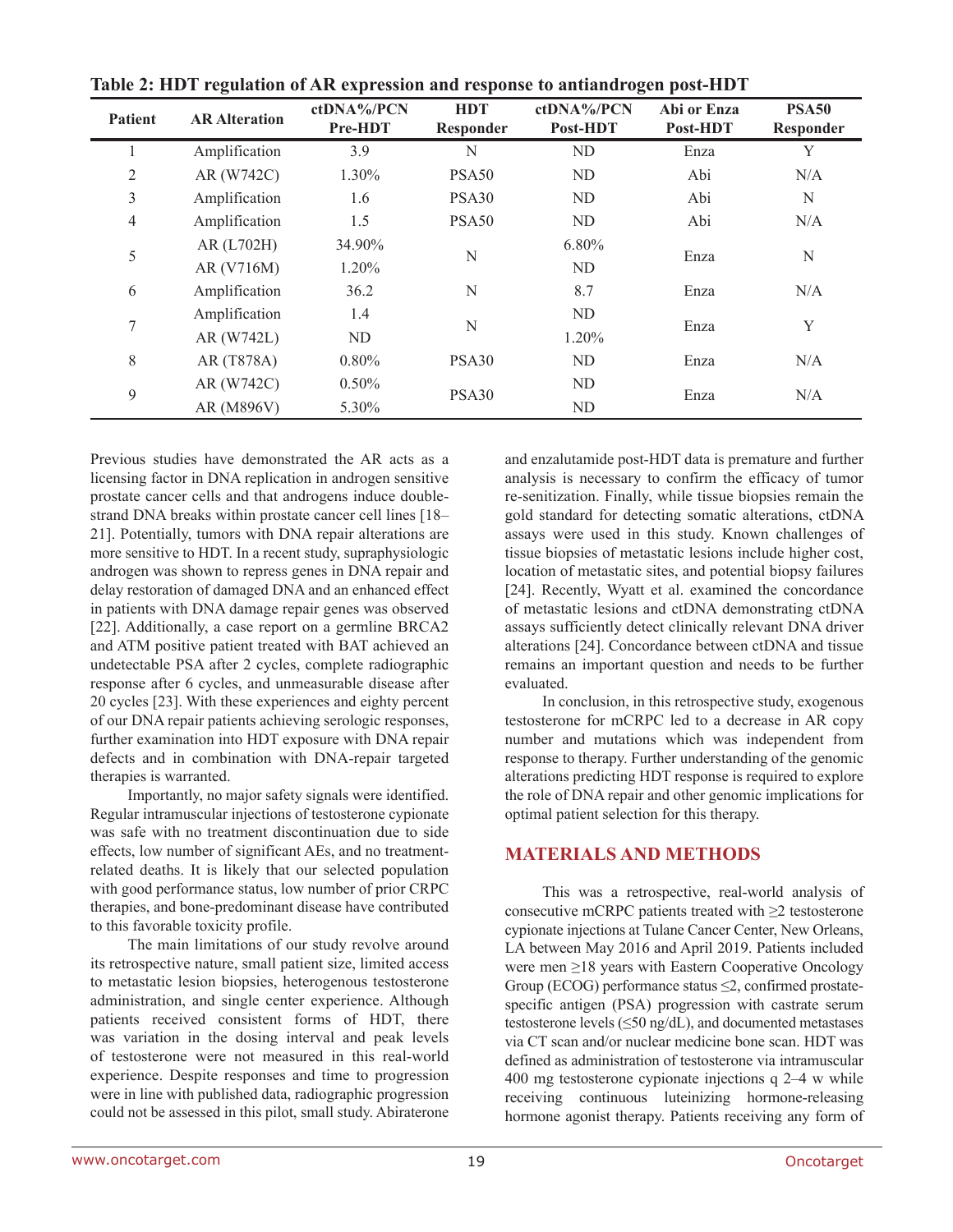HDT as part of a clinical trial were excluded as well as those patients without NGS data in ctDNA.

Following PSA progression on HDT, patients could be re-challenged with an AR androgen inhibitor with either abiraterone or enzalutamide, per treating physician's discretion. Patient clinical laboratory values, including PSA, hemoglobin, alkaline phosphatase, lactate dehydrogenase (LDH), and nadir testosterone, defined as the testosterone level at the clinic visit following HDT initiation, were monitored at baseline and each clinic visit following HDT initiation.

Prior to HDT initiation, NGS was performed (Guardant360, Redwood City, CA) to collect baseline circulating-tumor DNA (ctDNA) alterations including amplifications (amps) and mutations (muts; allele fraction  $\geq$ 0.3%). Subsequent ctDNA testing following HDT progression was performed but was optional, per treating physician's discretion. Guardant360 assay examines ctDNA detecting point mutations (73 genes), indels (23 genes), copy number amplifications (18 genes), and fusions (6 genes) in select genes and exons. All patients were consented for and received germline genetic testing (Invitae Corporation, San Francisco, CA) prior to HDT initiation. Examination of electronic medical records was performed to collect baseline clinical characteristics and assess clinical outcomes and adverse events. Clinical outcomes assessed included PSA response, time to PSA progression (TPP), and adverse events (AEs).

PSA responses (PSA50 and PSA30) were defined as PSA decline of  $\geq 50\%$  or  $\geq 30\%$  from baseline PSA level prior to HDT initiation. PSA progression was defined as 25% increase from nadir PSA (confirmed by a second rising PSA four weeks later) per Prostate Cancer Working Group 3 (PCWG3). Patients receiving an initial rise in PSA after receiving one dose of HDT continued therapy until a second confirmatory rising PSA. Time to PSA progression (TPP) was defined as the time from HDT initiation to PSA progression. Duration of response, defined as time from PSA50 to TPP, was assessed for PSA50 responders. Clinical outcomes in relation to abiraterone and enzalutamide re-challenge were assessed including treatment duration and PSA50. PSA50 with respect to abiraterone and enzalutamide re-challenge was defined as PSA decline of ≥50% from baseline PSA level post-HDT. Lines of CRPC therapy included new therapies or re-challenge with same therapy during the disease course (eg, a sequence of enzalutamide, HDT, enzalutamide was considered 3 lines of therapy).

Safety was assessed at each clinical visit (clinical visit before each testosterone administration for testosterone cypionate administration). Adverse events of any cause were collected consistently from data in clinical records.

Statistical analyses including the association of ctDNA and clinical characteristics with clinical outcomes, including PSA responses and TPP, were conducted. Chisquare test, fisher exact test, and Kaplan-Meier estimator were used and a  $p$ -value  $< 0.05$  considered statistically significant.

## **CONFLICTS OF INTEREST**

None.

## **REFERENCES**

- 1. de Bono JS, Logothetis CJ, Molina A, Fizazi K, North S, Chu L, Chi KN, Jones RJ, Goodman OB Jr, Saad F, Staffurth JN, Mainwaring P, Harland S, et al. Abiraterone and increased survival in metastatic prostate cancer. N Engl J Med. 2011; 364:1995–2005. [https://doi.org/10.1056/](https://doi.org/10.1056/NEJMoa1014618) [NEJMoa1014618.](https://doi.org/10.1056/NEJMoa1014618) [\[PubMed\]](https://www.ncbi.nlm.nih.gov/pubmed/21612468)
- 2. Scher HI, Fizazi K, Saad F, Taplin ME, Sternberg CN, Miller K, de Wit R, Mulders P, Chi KN, Shore ND, Armstrong AJ, Flaig TW, Flechon A, et al. Increased survival with enzalutamide in prostate cancer after chemotherapy. N Engl J Med. 2012; 367:1187–1197. [https://doi.org/10.1056/](https://doi.org/10.1056/NEJMoa1207506) [NEJMoa1207506.](https://doi.org/10.1056/NEJMoa1207506) [\[PubMed\]](https://www.ncbi.nlm.nih.gov/pubmed/22894553)
- 3. Azad AA, Eigl BJ, Murray RN, Kollmannsberger C, Chi KN. Efficacy of enzalutamide following abiraterone acetate in chemotherapy-naive metastatic castration-resistant prostate cancer patients. Eur Urol. 2015; 67:23-29. [https://](https://doi.org/10.1016/j.eururo.2014.06.045) [doi.org/10.1016/j.eururo.2014.06.045.](https://doi.org/10.1016/j.eururo.2014.06.045) [\[PubMed\]](https://www.ncbi.nlm.nih.gov/pubmed/25018038)
- 4. Robinson D, Van Allen EM, Wu YM, Schultz N, Lonigro RJ, Mosquera JM, Montgomery B, Taplin ME, Pritchard CC, Attard G, Beltran H, Abida W, Bradley RK, et al. Integrative clinical genomics of advanced prostate cancer. Cell. 2015; 161:1215-1228. [https://doi.org/10.1016/j.](https://doi.org/10.1016/j.cell.2015.05.001) [cell.2015.05.001.](https://doi.org/10.1016/j.cell.2015.05.001) [\[PubMed\]](https://www.ncbi.nlm.nih.gov/pubmed/26000489)
- 5. Linja MJ, Savinainen KJ, Saramaki OR, Tammela TL, Vessella RL, Visakorpi T. Amplification and overexpression of androgen receptor gene in hormone-refractory prostate cancer. Cancer Res. 2001; 61:3550-3555. [[PubMed](https://www.ncbi.nlm.nih.gov/pubmed/11325816)]
- 6. Egan A, Dong Y, Zhang H, Qi Y, Balk SP, Sartor O. Castration-resistant prostate cancer: adaptive responses in the androgen axis. Cancer Treat Rev. 2014; 40:426–433. <https://doi.org/10.1016/j.ctrv.2013.09.011>. [[PubMed](https://www.ncbi.nlm.nih.gov/pubmed/24139549)]
- 7. Antonarakis ES, Lu C, Wang H, Luber B, Nakazawa M, Roeser JC, Chen Y, Mohammad TA, Chen Y, Fedor HL, Lotan TL, Zheng Q, De Marzo AM, et al. AR-V7 and resistance to enzalutamide and abiraterone in prostate cancer. N Engl J Med. 2014; 371:1028–1038. [https://doi.](https://doi.org/10.1056/NEJMoa1315815) [org/10.1056/NEJMoa1315815](https://doi.org/10.1056/NEJMoa1315815). [[PubMed](https://www.ncbi.nlm.nih.gov/pubmed/25184630)]
- 8. Azad AA, Volik SV, Wyatt AW, Haegert A, Le Bihan S, Bell RH, Anderson SA, McConeghy B, Shukin R, Bazov J, Youngren J, Paris P, Thomas G, et al. Androgen Receptor Gene Aberrations in Circulating Cell-Free DNA: Biomarkers of Therapeutic Resistance in Castration-Resistant Prostate Cancer. Clin Cancer Res. 2015; 21:2315–2324. [https://doi.](https://doi.org/10.1158/1078-0432.CCR-14-2666) [org/10.1158/1078-0432.CCR-14-2666.](https://doi.org/10.1158/1078-0432.CCR-14-2666) [[PubMed\]](https://www.ncbi.nlm.nih.gov/pubmed/25712683)